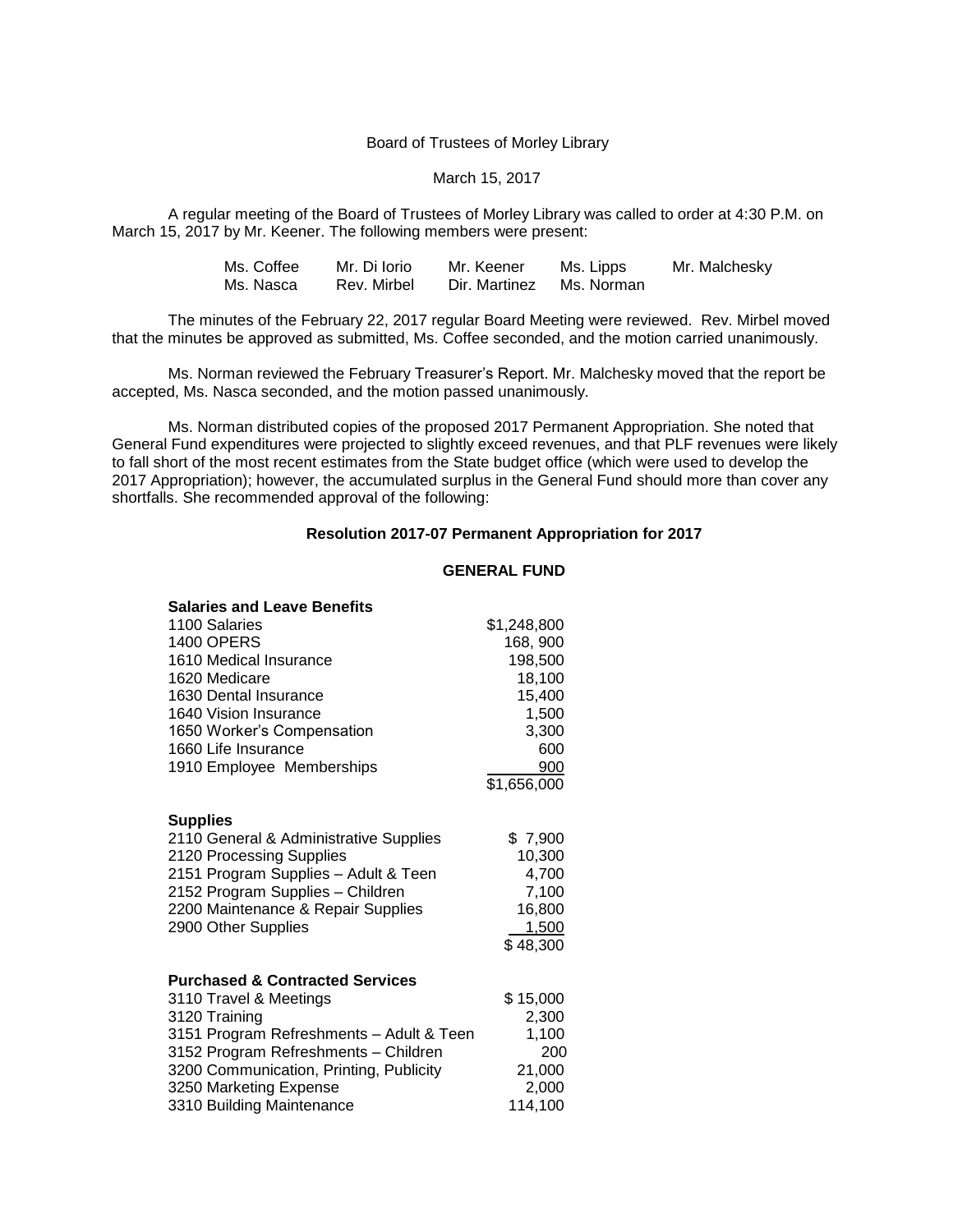| 3320 Equipment Maintenance & Repair<br>3370 Security<br>3400 Insurance<br>3500 Rents & Leases<br>3600 Utilities<br>3700 Professional Services<br>3751 Program Services - Adult & Teen<br>3752 Program Services - Children<br>3800 Library Material Control Services                                                 | 16,400<br>40,700<br>13,900<br>7,300<br>131,000<br>51,300<br>6,200<br>2,700<br>38,300<br>\$463,500                          |  |  |
|---------------------------------------------------------------------------------------------------------------------------------------------------------------------------------------------------------------------------------------------------------------------------------------------------------------------|----------------------------------------------------------------------------------------------------------------------------|--|--|
| <b>Library Materials &amp; Information</b>                                                                                                                                                                                                                                                                          |                                                                                                                            |  |  |
| 4100 Books & Pamphlets<br>4110 E Books<br>4200 Periodicals<br>4210 E Periodicals<br>4320 AV - Music CDs<br>4321 AV - Digital Music<br>4330 AV - Audiobooks<br>4332 AV - Digital Audiobooks<br>4360 AV - DVDs<br>4361 AV - Digital DVDs<br>4362 AV - Digital TV Series<br>4370 AV - BluRays<br>4380 AV - Video Games | \$217,400<br>24,000<br>23,500<br>5,000<br>16,500<br>1,200<br>15,700<br>5,000<br>52,600<br>1,800<br>300<br>15,000<br>15,000 |  |  |
| 4510 Data Bases<br>4900 Other Library Materials                                                                                                                                                                                                                                                                     | 54,100<br>1,500<br>\$448,600                                                                                               |  |  |
| <b>Capital Outlay</b><br>5510 Furniture & Equipment<br>5520 Software                                                                                                                                                                                                                                                | \$<br>5,000<br>3,500<br>\$<br>8,500                                                                                        |  |  |
| <b>Other Objects</b>                                                                                                                                                                                                                                                                                                |                                                                                                                            |  |  |
| 7100 Dues & Memberships<br>7200 Taxes & Assessments<br>7500 Refunds & Reimbursements                                                                                                                                                                                                                                | \$10,400<br>500<br>300<br>\$11,200                                                                                         |  |  |
| <b>Contingency</b><br>8900 Contingency                                                                                                                                                                                                                                                                              | \$52,700                                                                                                                   |  |  |
| <b>TOTAL GENERAL FUND</b>                                                                                                                                                                                                                                                                                           | \$2,688,800                                                                                                                |  |  |
|                                                                                                                                                                                                                                                                                                                     | <b>DEBT SERVICE FUND</b>                                                                                                   |  |  |
| 3700 Professional Services<br>6100 Redemption of Principle<br>6200 Interest Expense                                                                                                                                                                                                                                 | \$<br>9,600<br>810,000<br>94,100                                                                                           |  |  |

**TOTAL DEBT SERVICE FUND \$ 913,700**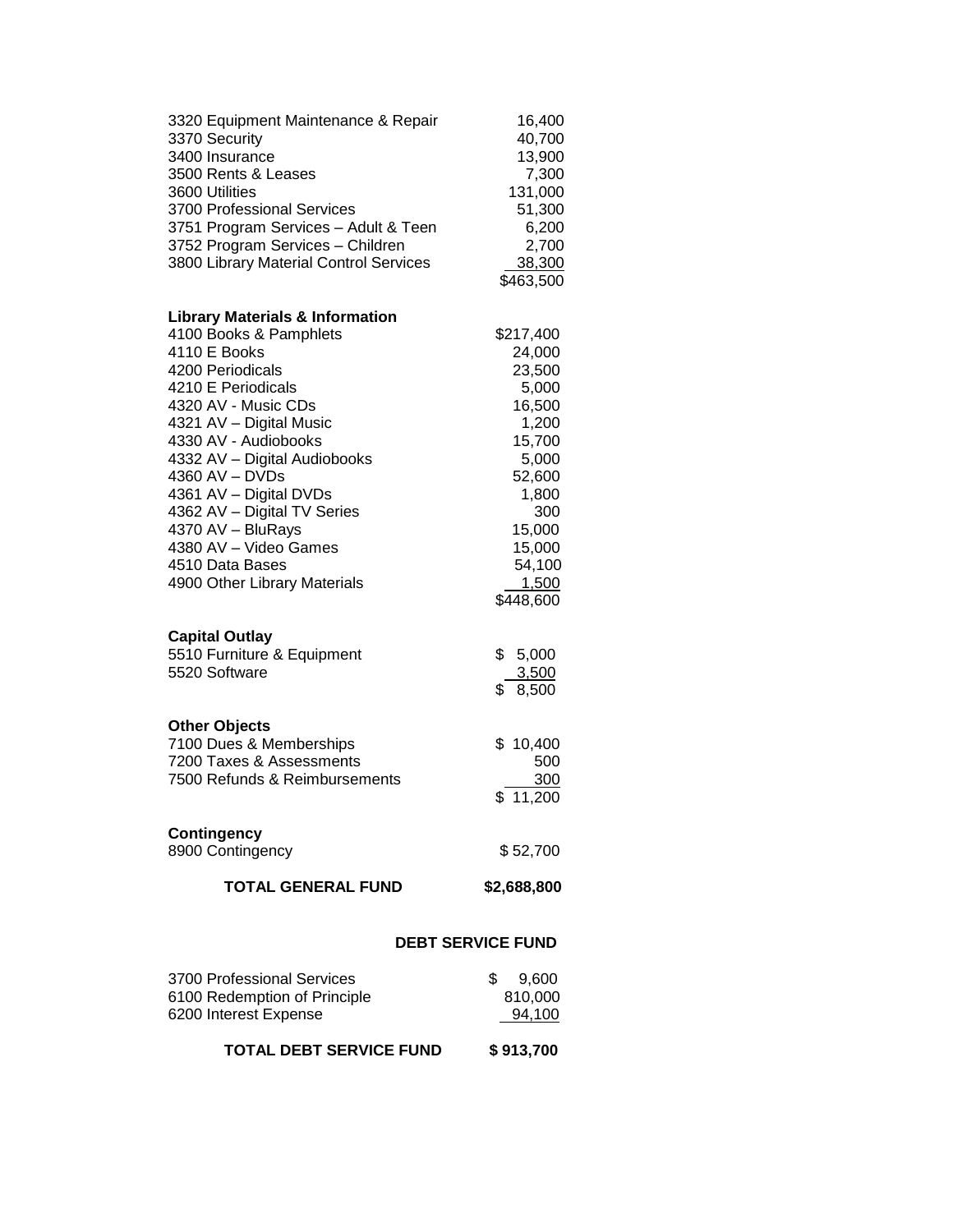## **BUILDING FUND**

| <b>TOTAL BUILDING FUND</b> |     | \$160,500 |
|----------------------------|-----|-----------|
| 5510 Furniture & Equipment |     | 101.000   |
| 5400 Building Improvements | SS. | 59.500    |

## **TRUST FUND**

| <b>TOTAL TRUST FUND</b>                | 17,400 |
|----------------------------------------|--------|
| 3110 Travel & Meeting Expense          | 700    |
| 2110 General & Administrative Supplies | 200    |
| 1620 Medicare                          | 200    |
| 1190 Termination Payments              | 16.300 |
|                                        |        |

#### **TOTAL EXPENDITURES – ALL FUNDS \$3,780,400**

Rev. Mirbel moved adoption of the Resolution, Ms. Coffee seconded, and the motion carried unanimously.

After brief discussion, Rev. Mirbel moved adoption of the following:

## **Resolution 2017-08 2017-2018 Strategic Plan**

#### **Morley Library serves the entire community**

GOAL: Culturally diverse and underserved groups are aware of the library's resources and services, use these effectively, and have a positive relationship with the library.

Actions:

- The library will identify groups to be served and needs that can be met with library resources and services.
- The library will identify challenges and obstacles that may be preventing community members from accessing library materials and services, and will work to make access possible in this context.
- The library will develop (or continue to develop) and promote collections and services targeted to the needs of underserved groups in our service area.

Measurements:

- Increase in circulation of Spanish-language materials
- Increase in programming/service (including outreach) to underserved or non-English-speaking groups
- Positive feedback (outcome-based) from individuals and other agencies

### **Morley Library is a vital and dynamic supporter of education**

GOAL: The Library offers opportunities for the acquisition and development of all types of literacy skills by providing effective learning environments and positioning staff as experts and trainers. Educational institutions work with the library in new, evolving, and sustainable ways.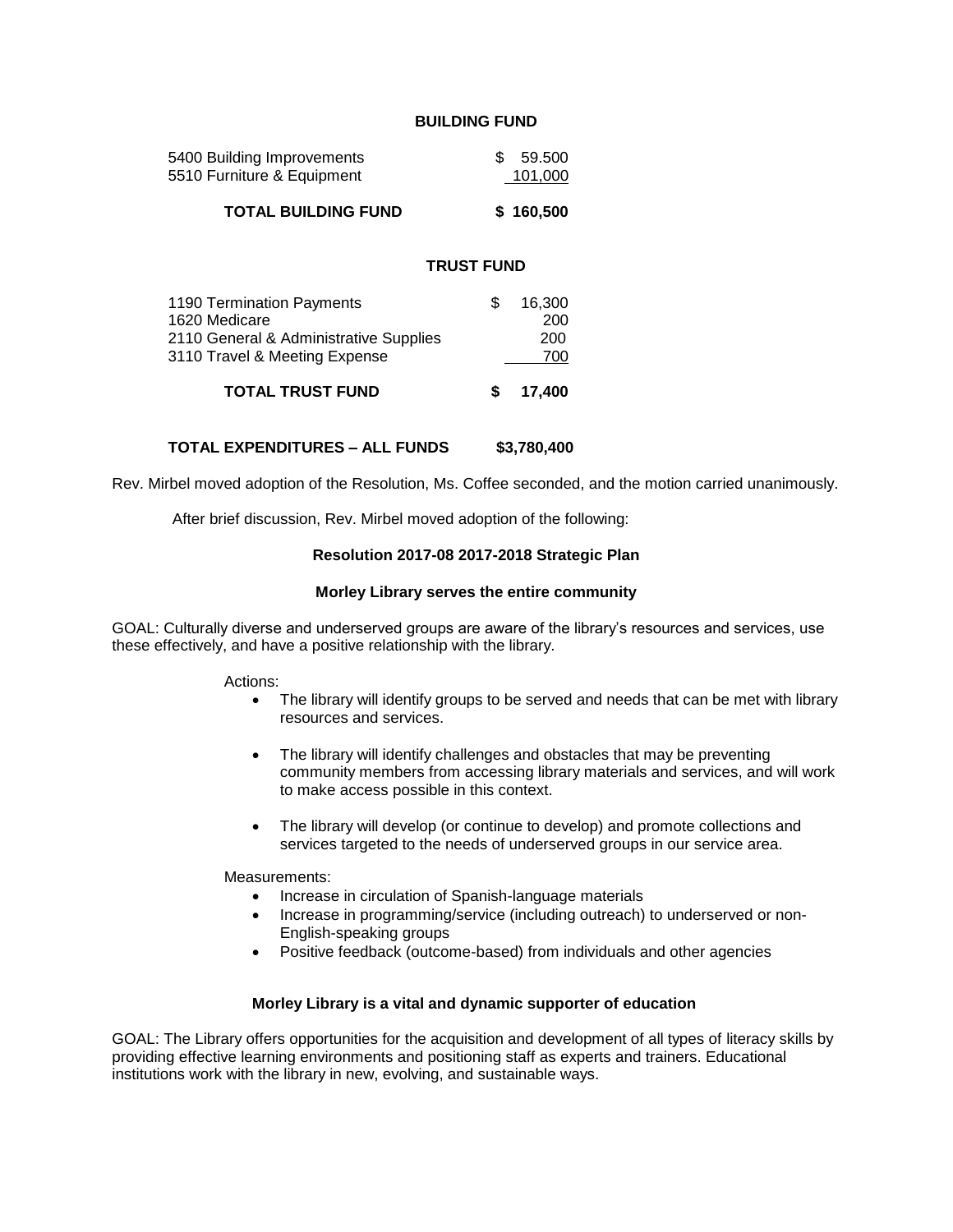### Actions:

- The library will identify educational agencies in our service area who have needs that can be met with library resources and services.
- The library will continue to develop existing relationships with schools and educational organizations, such as story time outreach to preschools.
- The library will provide opportunities for community members to gain necessary skills and knowledge in all types of literacy, and especially language competency, early childhood reading readiness, and digital and technological proficiency.

## Measurements:

- Increase in circulation of children's and teen materials, including digital materials.
- Increase in literacy-oriented programming/service (including outreach) to educational organizations and groups.
- Increase in number of tech training classes offered, with effective registration/participation numbers and positive feedback/outcome reporting from participants
- Positive feedback (outcome-based) from target agencies.

# **Morley Library demonstrates fiscal and operational responsibility**

GOAL: The library's financial and service operations are streamlined for maximum efficiency.

## Actions:

- The library will develop and implement a performance review process for all staff.
- The library will seek out and propose opportunities for sharing or other cooperative approaches to resources/services in order to reduce costs and/or maximize service and value, including the possibility of becoming a member of the CLEVNET consortium.

Measurements:

- The library will have performance reviews compiled on all staff by the end of 2016.
- As a result of a sharing or cooperative endeavor in at least one area of collections or services, the library budget will reflect a reduction in cost in at least one area by the end of 2017.

# **Community members recognize the Morley Library name and choose our library over other options**

GOAL: Residents of our service areas know the library's name and are familiar with services and resources that we provide. The library is regarded as a top community destination throughout our service area.

Actions:

The library will develop and implement a formal and sustainable marketing plan.

Measurements:

- Increased overall circulation.
- Increased visitor count and program attendance.
- Increased occurrences of library name in local press and media.